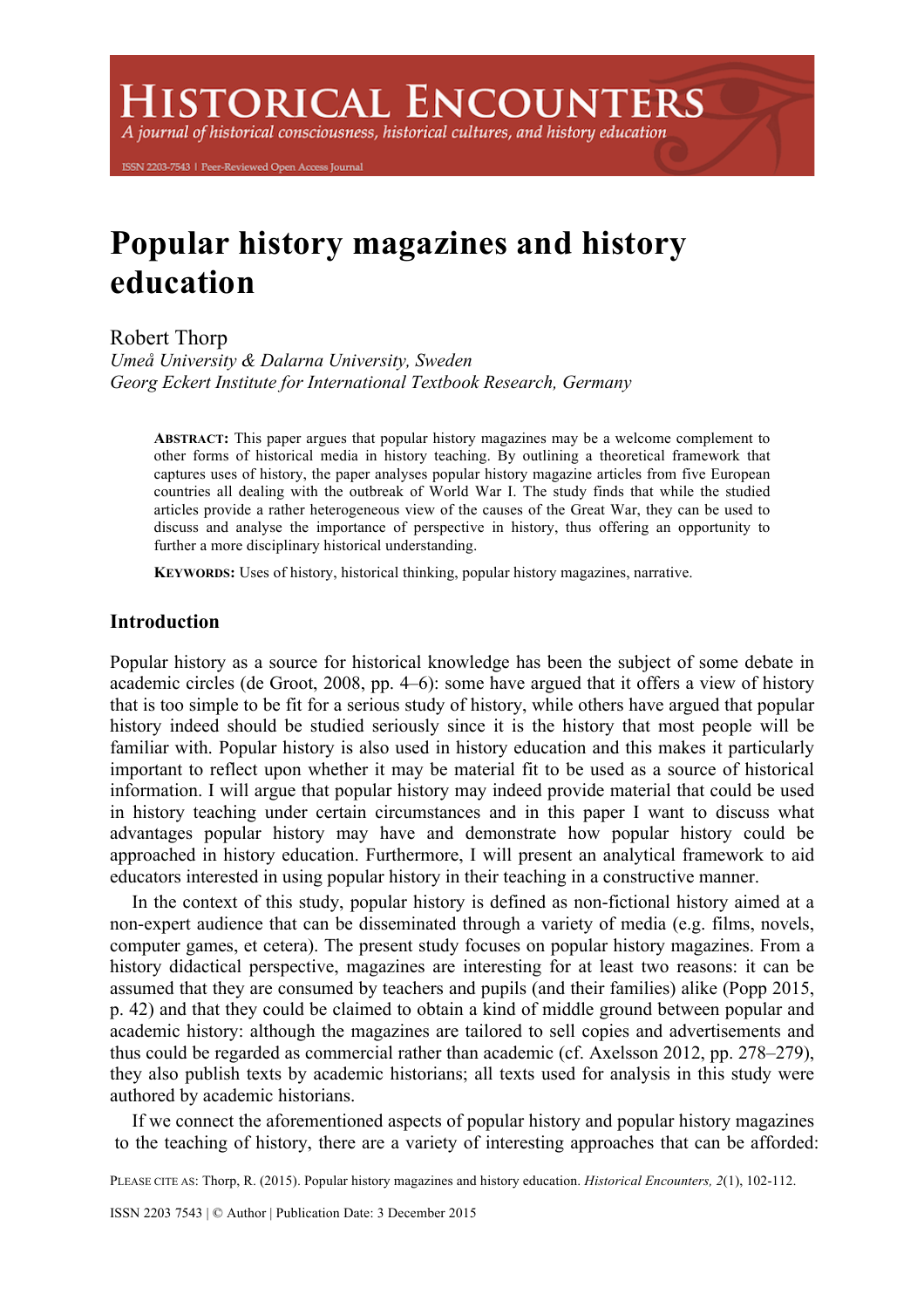the present analysis will focus on (i) what version of history is presented in the popular history magazines, (ii) what appears to be the aim of the historical account, and (iii) how is the account presented from a historiographical perspective, i.e. to what extent are disciplinary aspects visible in the studied accounts? The first of these approaches aims at specifying what historical content or subject matter popular history magazines have: do they give a historically acceptable version of history? With regards to what aims popular history magazines may have, it is interesting to study if the articles have a professed or implicit agenda and what that agenda may be? And, finally, what historiographic or disciplinary aspects are visible in the studied material? This disciplinary aspect of history is purported by some to be the real dividing line between popular and academic history: what distinguishes academic history is its reliance on critical analysis and evidence based presentation (cf. Lévesque, 2008, pp. 18– 20).

This study makes use of a unique material: five articles that deal with the same topic from five different European countries (Sweden, the UK, Germany, Poland, and Spain). These articles have been made available by the EHISTO research project (www.europeancrossroads.de). The project was an international collaboration between researchers in Germany, Poland, Spain, the UK, and Sweden that strove to further trans-national and media critical competencies in European history education through the use of popular history magazines (Popp, Schumann, & Hannig, 2015). Articles from national popular history magazines covering the same topic were chosen and translated into the languages of the participating countries (i.e. English, Polish, Spanish, German, and Swedish) and made available at the project's website.

#### **Research on popular history magazines**

It has been claimed that popular history magazines and their pertinence for history education has not attracted much interest in research in history and history didactics (Popp et al., 2015, pp. 15–16). Some history didactically minded research has however recently been carried out on popular history magazines and it has focused on what content the magazines have and how that content is presented, what entices buyers to buy and read popular history magazines (Hannig, 2015), and what attitudes teachers may have towards them. Regarding the topics that popular history magazines deal with, it seems that popular history magazines devote a lot of attention to the  $20^{th}$  century and the two world wars (e.g. Gorbahn, 2015, pp. 319–320; Vinterek, 2015, p. 316). Furthermore, a 'masculine' focus on history seems to be the norm: great men are both pictured a lot more than women and are devoted more space within the magazines (cf. Axelsson, 2012; Vinterek, 2015). Research also shows that while popular history magazines strive to present a picture of history as 'objectively true' (Popp, 2015, p. 57), they employ narrative techniques that strive to engage its readers on an emotional level (cf. Glaser, 2015, p. 166; Jaeger, 2015, pp. 130–131). It also seems as if popular history magazines devote some effort to coming across as more 'academic' or 'scientific' in character (Sjöland, 2015, pp. 236–237; Vinterek, 2015, p. 306). While it has been argued that popular history magazines provide too simple and mono-perspectival a view of history to be able to develop the historical understanding of its readers (Popp, 2015, p. 64), research has shown signs that some history teachers find popular history magazines quite useful both as a tool for learning and inspiration (Haydn, 2015, p. 367). This discussion is also something this paper seeks to further.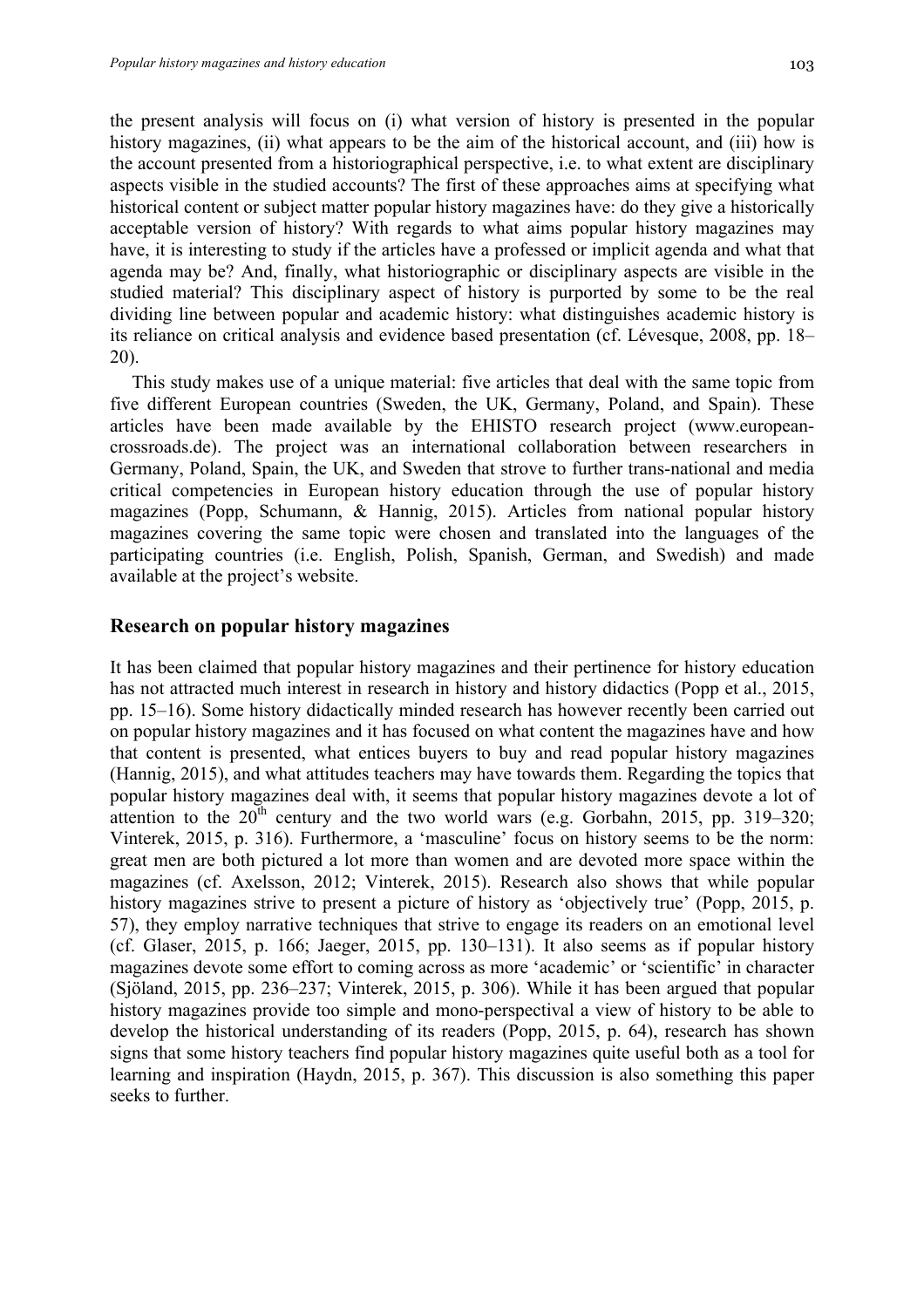# **Theoretical approach**

#### *Uses of history*

Even though there are perceptions of history as being academic or popular (or something else) in kind, it has been argued that there is no given consensus of what counts as an academic or popular rendering of history: these categories are dynamic and contextually contingent (cf. de Groot, 2008, p. 2; Salber Phillips, 2004, pp. 125–133). If one proceeds along this view of history, it could be argued that it becomes essential to analyse history didactically, i.e. to analyse how is history presented and disseminated in a certain context. A notion that may be helpful when doing this is 'uses of history.' It can be applied when analysing how history is used by various members of, and institutions in, society. Whenever history is the subject or topic of some kind of presentation (written, spoken, et cetera) it could be said that history is being used, i.e. there is a use of history. There are various approaches to how uses of history could be perceived, but the study presented here will focus on two dimensions of uses of history: what I have termed teleological and narratological uses of history.

Swedish historian Klas-Göran Karlsson has argued that the use of history is one of the most basic driving forces in the human psyche: we use history to achieve truth, develop identities, argue morally, and to claim legitimacy and power (cf. Karlsson, 2010, p. 89). He has also developed a typology of uses of history that has been widely used in Swedish history didactical research. According to Karlsson, history can be used in the following ways:

- *Scientifically* to obtain and reconstruct new knowledge through an analytical and methodological approach;
- *Politico-pedagogically* to illustrate, make public, and create debate;
- *Morally* to rediscover and show historical wrong-doings and shortcomings:
- *Ideologically* to invent, construct, and/or argue something;
- *Existentially* to create meaning in life and build identities;
- A *non-use* to cover up, conceal, or try to make some historical events, persons, or periods fall into public neglect (Karlsson, 2014, p. 72).

I have chosen to term these uses of history *teleological uses of history* since their primary object is to illustrate for what aim or purpose people or institutions use history. Although these categories or types of teleological uses of history are not fixed or mutually exclusive, they can offer us a way of analysing what agenda that may lie behind a certain historical account. When analysing popular history magazines this seems a particularly fruitful approach since they are supposed to do a lot of things at once: to generate profit for the publishers and entertainment and information for their readers. Furthermore, they also need to be able to attract authors with an academic background in order to develop and maintain credibility. Thus, teleological uses of history may allow us to say something about how the history presented relates to a larger historical culture or context.

German historical theorist Jörn Rüsen developed a typology of historical narratives that may be useful in portraying how history can be used from another perspective (Rüsen, 2012). According to Rüsen there are four types of historical narratives: the traditional, exemplary, critical, and genetic (Rüsen, 2012, pp. 57–58). To exemplify, a person can use history in the following ways: she can do so to assert a tradition (a traditional use of history): 'To eat lyesoaked stock fish at Christmas is an old Swedish tradition,' to argue an example (an exemplary use of history):'If we look at history, we can see that we have eaten lye-soaked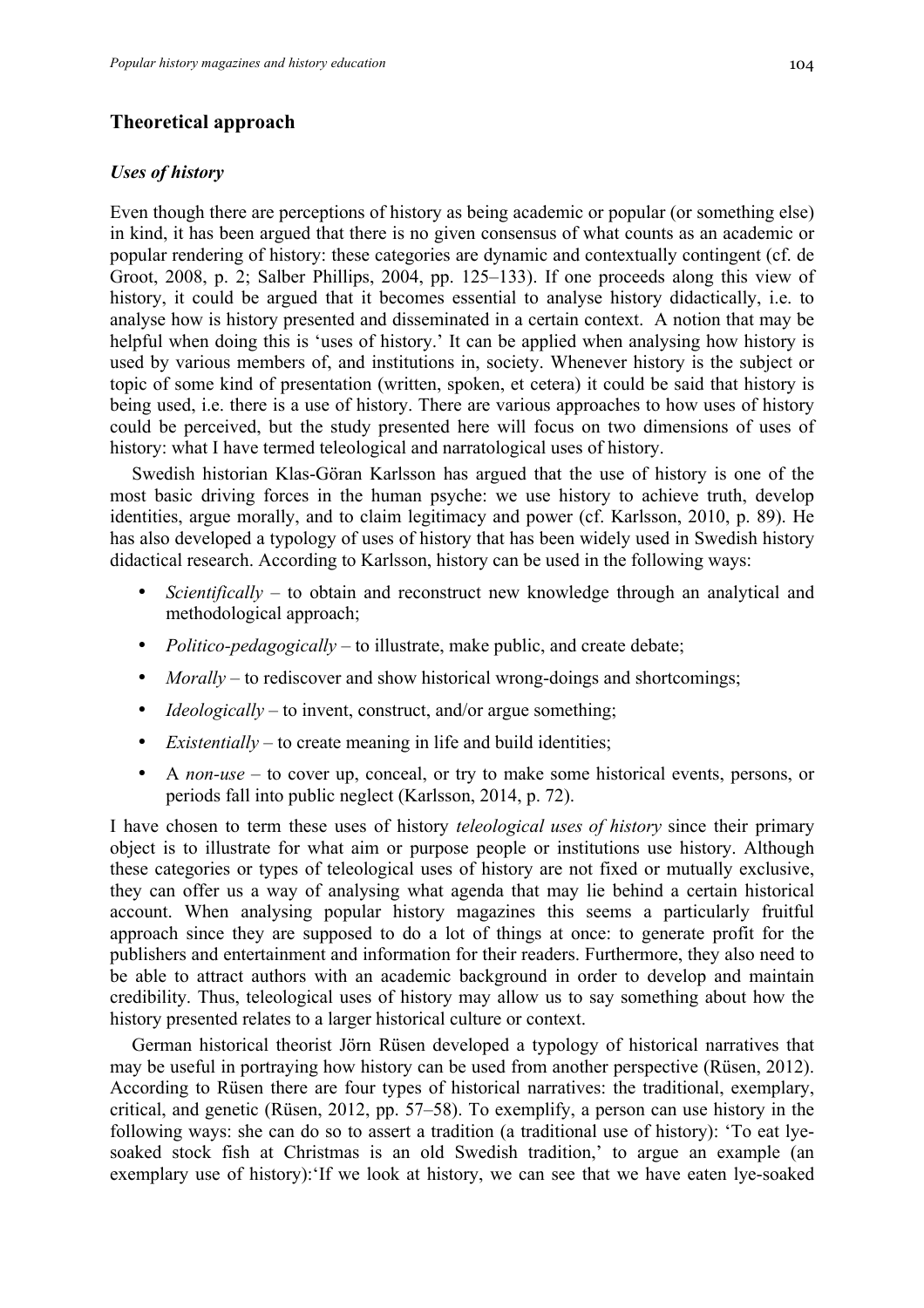stock fish at Christmas for a very long time and should continue to do so to uphold a national identity,' to criticise a certain practice using the historical example either by giving a counterexample or an alternative account of history (a critical use of history):'To eat lye-soaked stock fish at Christmas is a Catholic tradition that should be abolished, not least because Sweden has been Protestant for almost 500 years and we do have refrigerators today,' or to acknowledge that there are various perspectives that can be applied to how we should and could understand history (a genetic use of history):'Depending what perspective you approach the Swedish Christmas tradition of eating lye-soaked stock fish, you may argue that it is nice traditional dish on the Christmas table, a reminder of the hardships of past generations, an offensive remnant of Swedish Catholicism, or an outdated way of conserving and preparing fish, for instance.'

I have chosen to term this dimension of uses of history *narratological uses of history* since it focuses on how history is presented, i.e. the historiographical or representational aspects of uses of history. Thus, all uses of history can be analysed both according to their teleological *and* their narratological qualities. The point is that these narratological uses of history portray cognitively different ways of treating history and historical accounts: a traditional and exemplary use of history sees history as something that is independent from interpretation and representation, thus becoming static and impervious to change. A critical use of history, uses the historical narrative to do the opposite: to show that change and disruption is what could be learnt from the historical example. While doing so, however, the historical example is treated in the same way cognitively as with the traditional and exemplary uses of history: it is treated as something that is 'true' in the sense that is not dependent on context and perspective (lyesoaked stock fish should not be eaten because it is a historical remnant and thus alien to us). A genetic use of history, on the other hand, acknowledges the contextual contingency of history and historical accounts and that how you regard history is affected by interpretation and perspective. Thus, narratological uses of history could be applied to further an analysis of teleological uses of history by focusing on the disciplinary aspects of the historical account we are presented with.

From a history didactical and educational perspective, an analysis of how the historical accounts from the popular history magazines use history both from a teleological and narratological perspective could yield interesting results: what could be said about the aims of the historical narratives we are presented with, and what status is given to the presented historical narratives: do they present history as something depending on perspective or not?

#### *Material and methodology*

As stated above the material I have used for this study has been derived from the EHISTOproject web page: *www.european-crossroads.de*. By registering online on the website, you can access a rather wide range of material from popular history magazines along with teaching guides for both school teachers of history, and history teacher educators. The articles covering two topics were chosen by the participants in the EHISTO-project: the First World War and Columbus and his 'discovery' of America. The material from the popular history magazines include front pages, editorials, and feature articles by scholars. These feature articles were chosen for analysis.

The chosen articles all deal with the outbreak of the First World War and they are all between 5 and 8 pages in length. Although the articles are amply illustrated, and this could be argued to be highly relevant as to how the article is interpreted (cf. Wobring, 2015), I have chosen to disregard the images and focus on the written text in the main article (i.e. I have also disregarded boxes with inserted text), mostly due to reasons of space and scope. Even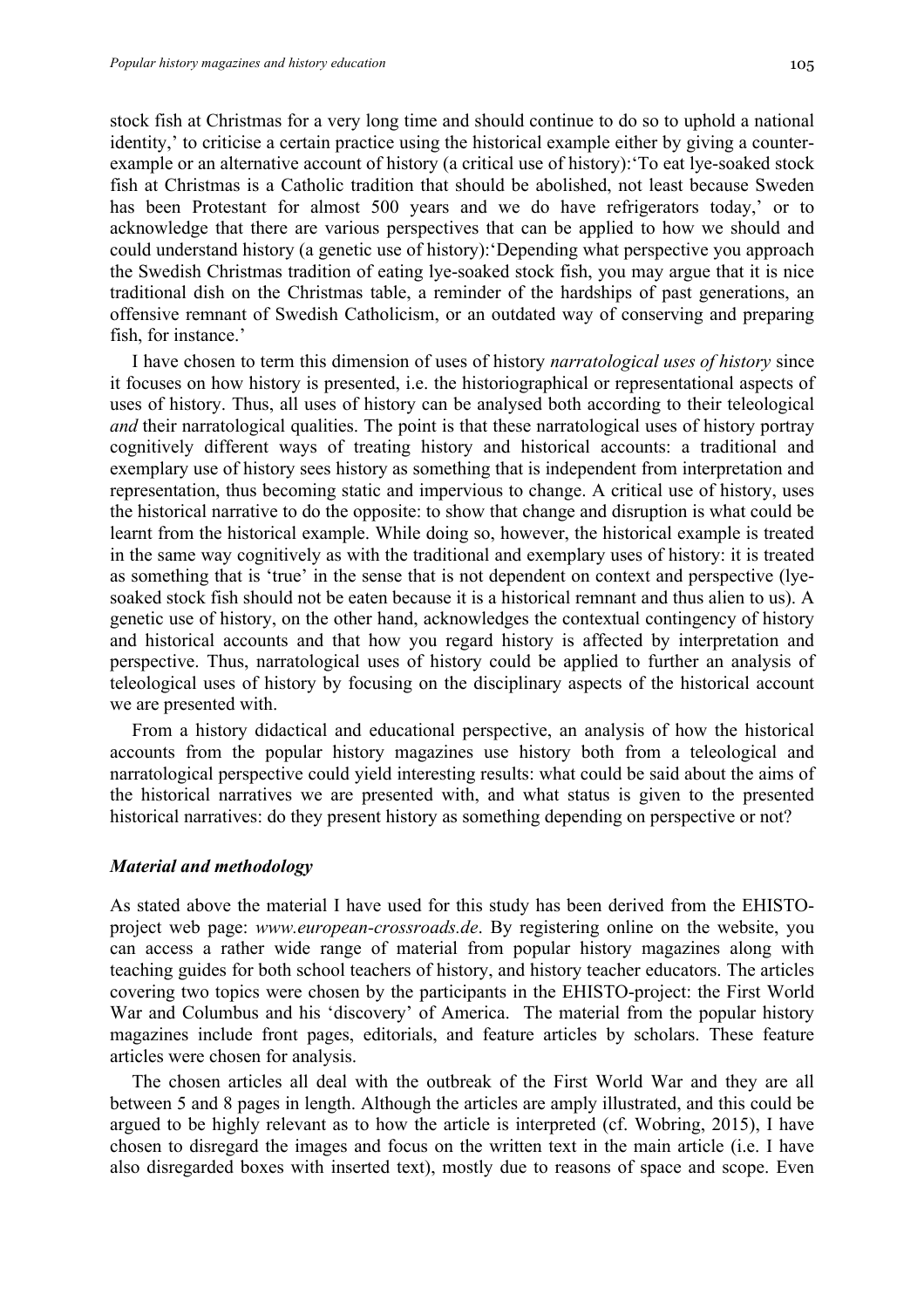though this makes the present analysis lacking in a history didactically relevant aspect, my wish is that the analysis presented here may illustrate how further analyses applying uses of history could be performed (for instance on the uses of illustrations in popular history magazines). As previously mentioned, all the articles analysed have been translated into all the languages of the participating countries. I have used the English versions of all articles. Some of the English translations display both grammatical and syntactical errors, but they are not of the kind that may affect the understanding of the historical content of the texts. All articles clearly state who the author of the article is and the academic credentials and affiliations of the authors. The articles are 'Weeks of decision' by Stig Förster, a professor of contemporary history, from the German magazine *Damals* (Förster, 2004), 'Assassination in Sarajevo. The Pretext' by Julio Gil Pecharromán, a professor of contemporary history, from the Spanish magazine *La Aventura de la Historia* (Pecharromán, 2004), 'An inevitable disaster' by Peter Englund, a professor of narratology and an academic historian, from the Swedish magazine *Populär Historia* (Englund, 2008), 'The shot that sparked the First World War' by Christopher Clark, a professor of modern history, from the British magazine *BBC History Magazine* (Clark, 2012), and 'Celebrating War. European societies at the advent of war' by Piotr Szlanta, a professional historian specialised in modern German history, from the Polish magazine *Mówiᶏ wieki* (Szlanta, 2009).

Regarding the teleological uses of history in the articles, I have chosen to code references to academic history as 'scientific,' references to wrong-doings in the past as 'moral,' references to whether knowledge about the war is pertinent to understand later developments in history as 'politico-pedagogical,' references to how history could be relevant to our present identities or perception of selves as 'existential,' references to how history may be used to construct, convince or argue something as 'ideological,' and, finally, failure to mention pertinent details or events as 'a non-use.'

When coding narratological uses of history, I paid close attention to how the historical narrative is presented; if the reader is presented with a narrative that seeks to enforce a view of the historical narrative as 'true,' I have coded it as 'traditional,' if the narrative argues for lessons to be learnt from the historical example, I have coded it as 'exemplary,' if the narrative uses the historical example to criticise or give an alternative view of certain aspects of contemporary or past historical culture, I have coded it as 'critical,' and, finally, if the historical narrative has engaged in attempts to display the contingent and interpretational aspects of history, I have coded it as 'genetic.'

## **Results**

## *Content*

The studied articles display a variety of approaches to explaining why World War I broke out. Christopher Clark argues in the English article 'The shot that sparked the First World War' that the assassination of the Austro-Hungarian heir apparent Franz Ferdinand and his spouse in Sarajevo on the  $28<sup>th</sup>$  of June 1914 was the reason the war broke out: 'the assassinations remind us of the power that a single, symbolic event – however deeply it may be enmeshed in larger processes – can wield over history' (Clark, 2012, p. 23).

The German article by Stig Förster begins by outlining the assassinations in Sarajevo, but claims that there were more complex reasons as to why the war broke out: he mentions the political, colonial, economical, and military power struggles between the European super powers, but argues that 'these factors are not sufficient to explain why exactly the war broke out that summer of 1914' (Förster, 2004, p. 14). Instead Förster claims that attention should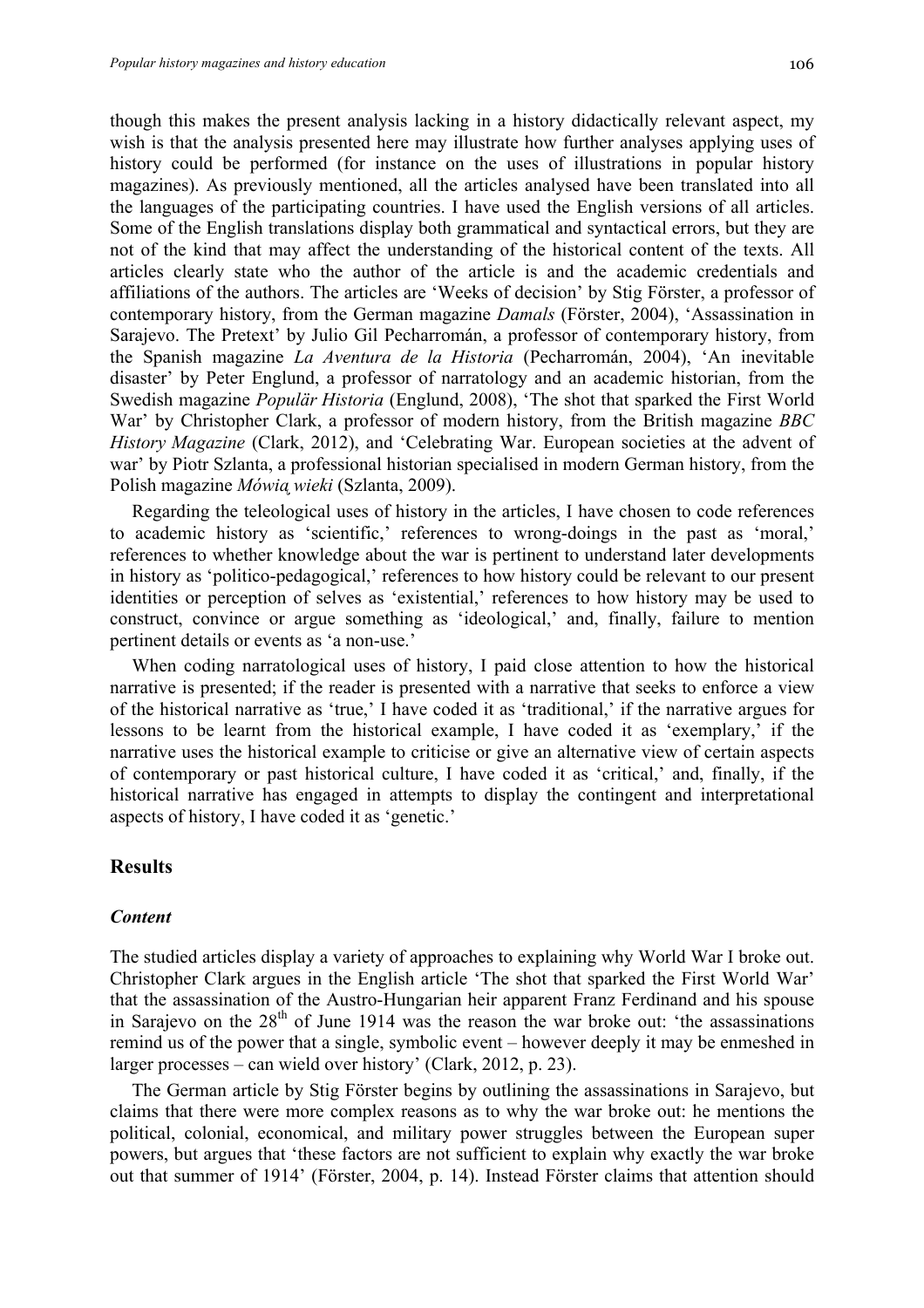be given to 'the activities and motives of about 50 men, whose decisions influenced the destinies of millions of people' (Förster, 2004, p. 15). It was the mind sets and moods of the leading politicians, monarchs, and militaries that ultimately decided the outcome of the European crisis in July 2014, according to Förster's view.

Polish historian Piotr Szlanta chooses yet another approach to explaining why the war broke out: 'After mobilization was announced, cheerful crowds bade farewell to smiling soldiers departing for the front. […]. In the weeks to follow similar scenes were observed in numerous European cities' (Szlanta, 2009, p. 32). Although Europe was ripe for war due to political, economic, and military reasons, it was the popular support across the European nations that made the war possible. It was not until bad news started coming from the front that 'the initial enthusiasm began to fade and was replaced with disappointment, dissatisfaction and apathy' (Szlanta, 2009, p. 36).

Spanish historian Julio Gil Pecharromán argues that the war broke out for more abstract, ideological reasons:

The 1914 summer meant, above all other considerations, the triumph of the nationalisms [sic!] as cultural and political phenomena. European governments, forced to choose between war and peace, were prisoners of a past of conflicts, whose major aims were the consolidation of a national awareness and the defence or acquisition of a territorial basis defined by *ethnic borders*. In order to base these achievements, the national elites, had not stopped using, all over [sic!] the  $19<sup>th</sup>$  century, all the ideological propaganda and historical justification resources, and they had not stopped encouraging the most fanatic collective passions and the most simplistic and manipulated views of the *other*, the national enemy, faceless and with no virtues, who had to be smashed in the name of the […] nation's destiny (Pecharromán, 2004, p. 29).

According to Pecharromán the war was more or less ideologically determined: all factors (e.g. political, social, economic, and military) were all pointing in the same direction, it would be useless to point out 'public opinion pressure or this or that interest group on each side of the belligerent powers and attributing them a decisive role' (Pecharromán, 2004, p. 29).

The Swedish article by historian Peter Englund takes a similar stance on the outbreak of the war, though less deterministic than the Spanish approach: surely there were factors contributing to the outbreak of war, but mere coincidence played its role as well: 'Today, in hindsight, it is possible to identify a number of critical points in the development [of the conflict], points where the outcome was by no means given, and in which an alternative history hides itself' (Englund, 2008, p. 27). For instance, Englund argues that it was chance that allowed Princip to kill Franz Ferdinand: Princip was a 'lousy shooter' and the shots were 'badly targeted' but still managed to inflict lethal wounds on the Archduke and his wife. Furthermore, the driver of the Archduke's car took a 'wrong turn' and happened to end up in the same street as Princip, who had already given up on trying to assassinate Franz Ferdinand (Englund, 2008, p. 27). Had not these coincidences met, there would not have been a conflict as we know it. Furthermore, it was only when the war was 'believed to be inevitable by the right number of people in positions of power, [that] it became inevitable' (Englund, 2008, p. 31).

#### *Teleological uses of history*

Although the studied articles present a rather multifarious picture of why World War I broke out, they make less varied teleological uses of history. The most predominant teleological use of history seems to be a politico-pedagogical one: the aim behind the articles seems to be that readers should learn what the true reason to why the Great War erupted is, be it because of murder, politics, or chance. Closely related to this use of history is an ideological use of history: as Pecharromán, Förster, Szlanta, and Englund try to convince us that it was the mind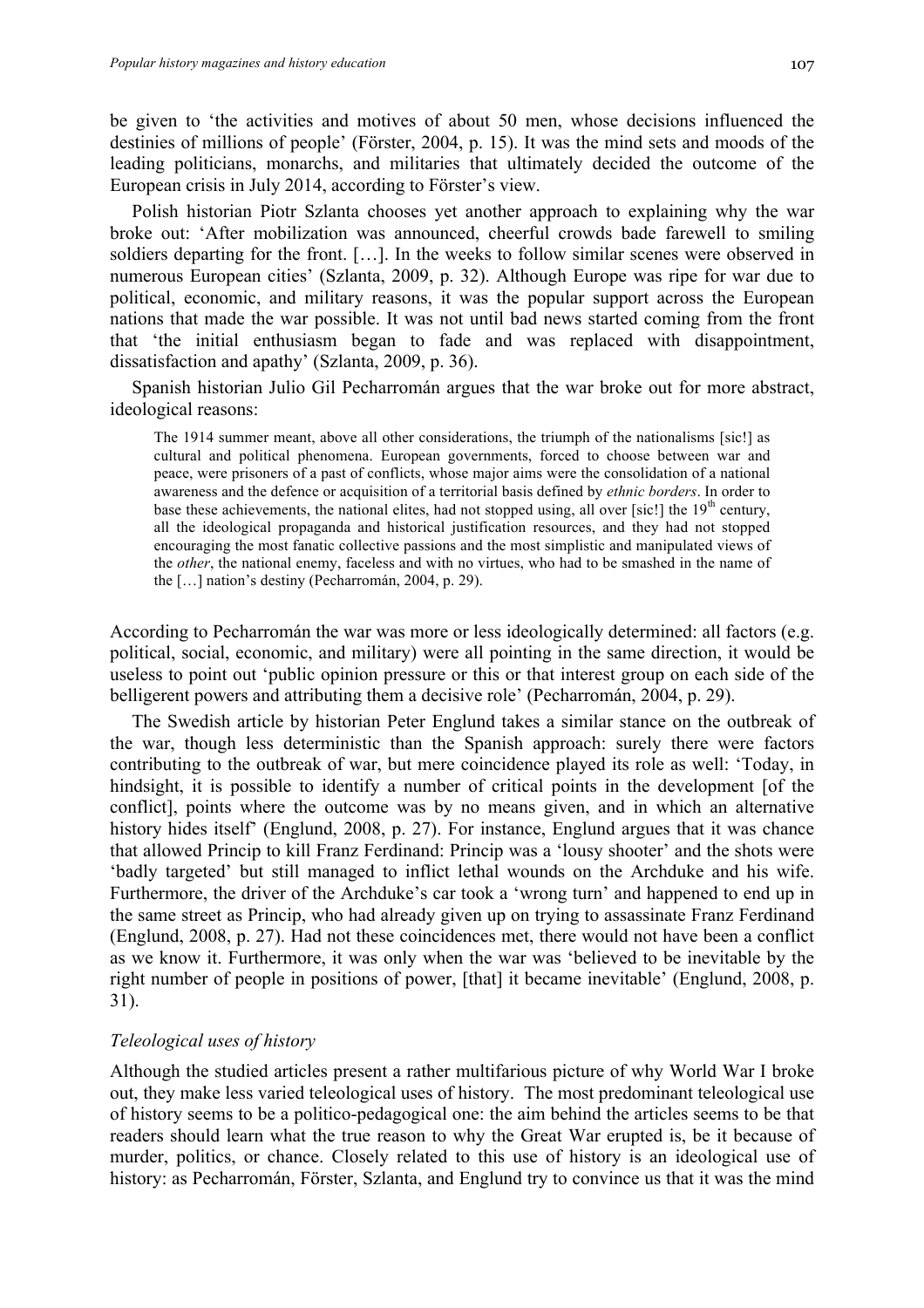set of the public and/or people in power that propelled Europe into the catastrophe. The war made sense to them, and we should understand that this was the decisive reason why the war broke out. There are also traces of moral uses of history: Stig Förster argues that the accusation in article 231 of the Versailles peace treaty, stating that Germany had the sole responsibility for the war, was 'unfair' and that the 'responsibility was in fact shared more evenly' (Förster, 2004, p. 19). Förster is also the only author that makes what could be coded as a scientific use of history: the July crisis has become a 'central topic in historical science [sic!]' (Förster, 2004, pp. 14–15) due to the fact that structural explanations to why the war broke out are deemed insufficient, and then he goes on to narrate what historical research has found out about the leading decision makers and their reasoning about the war.

It should, however, be stressed that these uses of history are overlapping and it may be difficult, if not impossible, to code one use of history according to only one category. For instance, when an author states that we should know more about the outbreak of World War I because we can learn important things from it, we could be witnessing a politico-pedagogical, ideological, moral, or commercial use of history. Or more precisely put, since interpretation and context are important aspects of how a text's meaning is rendered we could either read the statement as an invitation to learn about why such an important catastrophe could occur (politico-pedagogical), as an invitation to muse on the moral misdoings of the people in power (moral), or to show and convince us of something related to the mechanisms of war and conflicts (ideological). It depends on the questions you ask and the reason you ask them.

## *Narratological uses of history*

The dominant narratological use of history found in the articles is the traditional one. What we are presented with are narratives that leave no traces of historiographical or disciplinary aspects of the historian's trade. Leaving the Swedish article aside, all authors present what could be called a closed and mono-perspectival approach to history: their account is the correct one for the reasons they give. Some examples to illustrate:

A spiral of international crises had poisoned the atmosphere in Europe. However, that war broke out in 1914 was not an inevitable fate. Therefore, recent research has a strong focus on the partly absurd decision-making processes which led straight to the disaster (Förster, 2004, p. 14).

A cheerful [crowd] bade farewell to smiling soldiers departing for the front. Young women gave them beverages, cigarettes and sometimes much more ..., since how could you refuse anything to the young heroes who were about to fight for their country (Szlanta, 2009, p. 32)?

The Europe [of] 1914 was the daughter of the Industrial revolution and the national-liberal revolutions which [had] shaken the continent since the end [of] the 18<sup>th</sup> century. The Nation-State concept, the parliamentary regimes and the liberal sytem of capitalist economy had arisen from those processes. But all of it had developed hindered by failed attempts, beginner['s] errors and the logical resistance from the structures that had to be replaced (Pecharromán, 2004, p. 24).

What these quotations have in common is that they present the historical account as if it were transparent, i.e. what we are given here are accounts of what 'really' happened and the 'real' causes of the Great War. The accounts are seemingly not products of the authors' choices and perspectives; they are written in the passive voice. In this sense the narratives can be perceived as closed and mono-perspectival: what we are presented with is to be perceived as the final word on what caused World War I.

There are also examples of exemplary uses of history: for instance, Julio Gil Pecharromán and Christopher Clark argue that the conflict between Austria-Hungary and Serbia could be regarded as 'something similar to what happened nowadays [sic!] with the US invasion of Iraq' (Pecharromán, 2004, p. 28) or the international development after the attack on the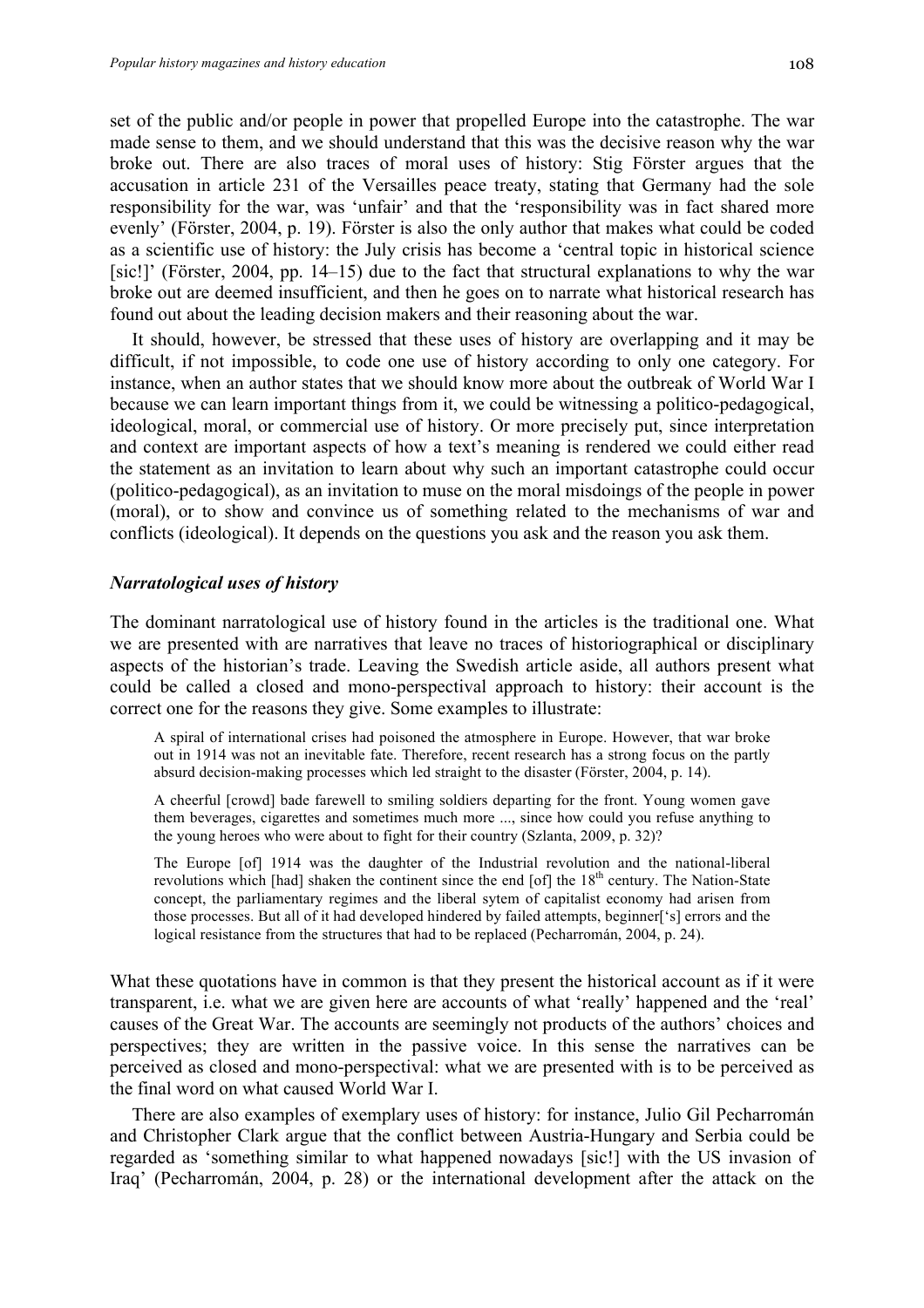World Trade Center in 2001 (Clark, 2012, p. 23), suggesting that there is something to be learnt from the historical example. Christopher Clark also makes what could be coded as a critical use of history when he states that:

Serbia remains one of the blind spots in the historiography of the July Crisis. The assassination at Sarajevo is treated in many accounts as a mere pretext, an event with little bearing on the real forces whose interaction brought war. The truth is that it confronted the Austro-Hungarian authorities with a challenge they were unable to ignore' (Clark, 2012, p. 23).

According to my interpretation, Clark uses the historical example to try to correct the historiographical error of not paying enough attention to the Sarajevo assassination. This is done by giving an alternative counter-narrative to what he perceives to be the dominant narrative concerning the causes of World War I. Clark does so, however, by asserting that his own position and narrative should be perceived as more accurate than other narratives, not acknowledging that his own perspective is contingent on his interpretation and approach.

 The article that differs from the others regarding its narratological use of history is that of Swedish historian Peter Englund. The point of Englund's text is not to argue what the true or correct version of history is, but rather to argue the contingency of history:

The point here has not been to explore what is known as contra-factual [sic!] history or alternate history, but to show how the road leading up to the devastating World War I by no means was straight, and the outcome was by no means inevitable.

 Yet the inevitable, paradoxically, [plays] a role in this event, but not as facts but as words. The world exists, independently of us, while at the same time it is also something that we [conjure]. When the war was believed to be inevitable by the right number of people in positions of power, it became inevitable. At the same time, this means that the opposite [could] also be possible, in a similar crisis, sometime in the future. All statements about reality affect it. History is made by humans (Englund, 2008, p. 31).

Depending on from what perspective we approach history (and events around us), we ascribe it (or them) different meanings. This could be regarded as a genetic use of history since Englund uses the historical example to argue the contextual contingency and specificity of matters historical.

#### **Discussion**

Regarding the content of the articles studied it can be difficult to draw any conclusions about what really happened in July 1914 since they present such disparate (and sometimes opposing) accounts of the events leading up to the outbreak of World War I. Furthermore, all articles make claims about the causes of the Great War that seem to have some weight to them, furthering the difficulty in choosing which story to believe. I want to argue, however, that this disparity could be regarded as a didactical benefit rather than a problem. If we want to teach history as a discipline where an understanding of the contingency of history is the rule rather than the exception (cf. Lévesque, 2008, p. 101), the material used in this study offers a good opportunity to display this. A material that offers a chance of promoting understanding of history's complexity and multi-perspectivity among its readers could be a welcome complement to history textbooks that tend to offer rather closed and onedimensional accounts of matters past (cf. Eikeland, 2002, p. 158; Thorp, 2014, p. 512).

These same history textbooks also tend to present accounts of history that have been 'tidied up' from the interpretive and representative mess that a disciplinary approach to history yields. Furthermore, authors of history textbooks do not have a similarly conspicuous role to play as the authors of the articles studied: where the narratives presented in the magazine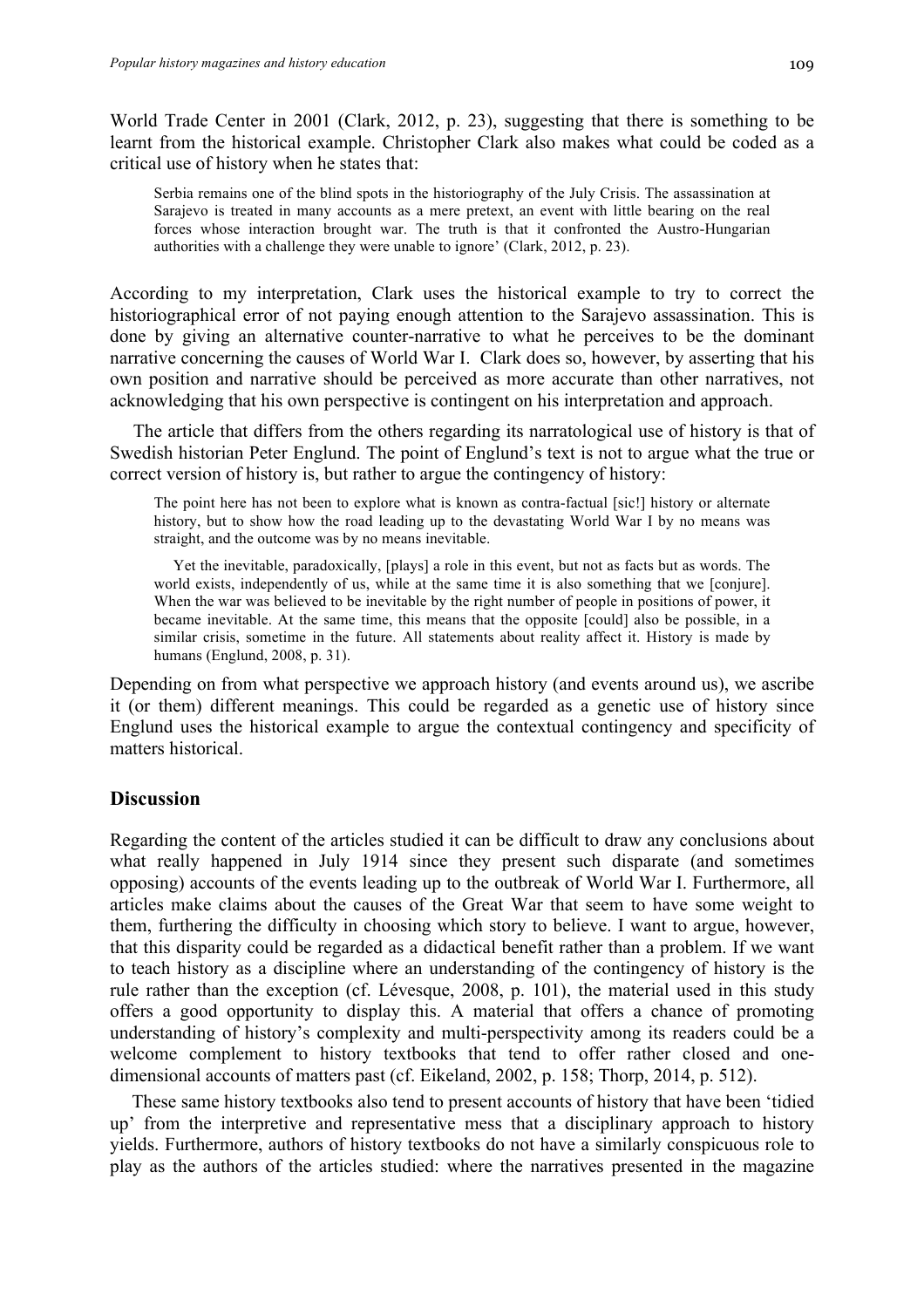articles have a clear 'sender' and voice, history textbooks tend to appear to be more anonymous and, therefore, give an appearance of presenting an 'objective' narrative free from perspective. For this reason I want to argue that the articles studied here may provide an excellent example for a discussion of voice and perspective in historiography and could consequently be used to complement the accounts offered in history textbooks.

The articles studied could also be a rewarding way of analysing the dissemination of history, both from the perspective of historical culture (through the teleological uses of history) and historiography or historical representation (through the narratological uses of history). This holds true when studying the texts both individually and in concert. Since the popular history magazine article format offers a rather limited space, authors tend to offer condensed narratives of history that are quite suitable for analysis from the perspective of uses of history. It should, however, be noted that while this could be argued to be a rich material for teaching the disciplinary aspects of history, it is also quite demanding. Educators that want to further their pupils' or students' meta-historical understanding through the uses of popular history magazines, need to be able to detect and scrutinise the disciplinary aspects of popular historical texts, and to devise learning modules to implement this kind of teaching (cf. Donnelly, 2014, p. 11). The analytical framework presented here (i.e. the focus on content, and teleological and narratological uses of history) could be a useful tool in furthering analyses of cultural context and representation in all types of historical narratives, not only those in popular history magazines.

## **Conclusion**

In this paper I have done two things: I have illustrated how and argued why popular history magazines may be material fit for meta-historical analyses and history teaching, and I have presented a theoretical framework for analysing historical media from a history didactical perspective applying the notion of uses of history. The popular historical material offered through the EHISTO-project's webpage may be a unique opportunity for history educators at all levels to analyse popular history magazines from a number of perspectives.

 As the presented analysis has shown popular history magazines do convey complex and historically accurate views of history. If used together, the articles studied here can be used to analyse and discuss the contextual contingencies and representational practices that characterise history, both of an academic and popular nature through the multiple perspectives on a historical event presented. Furthermore, the theoretical framework presented may be applied on all kinds of historical media to further analyses of history didactical aspects in history education, for teachers and pupils alike. To present history in a coherent and convincing way is a challenge to writers of historical accounts of all types and an awareness of the interpretive and representative nature of history can be argued to be an essential asset in history education. Students of history may come to appreciate the complexity of history and accounts thereof through a systematic study of articles from popular history magazines, if given the necessary tools and guidance.

# **References**

- Axelsson, B. (2012). History in Popular Magazines: Negotiating Masculinities, the Low of the Popular and the High of History. *Culture Unbound: Journal of Current Cultural Research*, (4), 275–295.
- Clark, C. (2012). The shot that sparked the First World War. *BBC History Magazine*, (11), 18–23.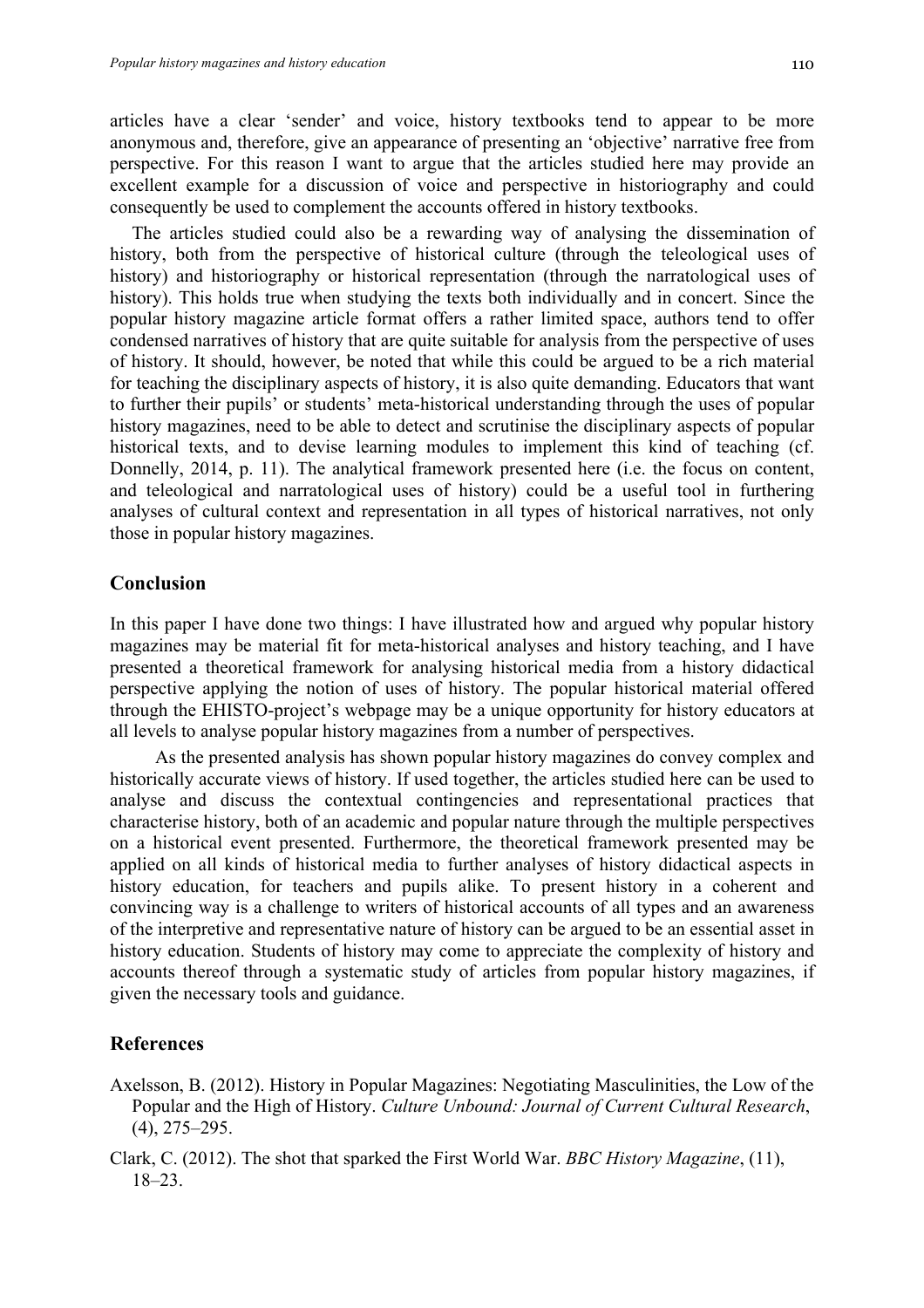- de Groot, J. (2008). *Consuming History: Historians and Heritage in Contemporary Popular Culture*. Taylor & Francis.
- Donnelly, D. (2014). Using feature films in teaching historical understanding: Research and practice. *Agora (Sungraphô)*, *49*(1), 4–12.
- Eikeland, H. (2002). *Et laereverks bidrag til historiebevissthet og narrativ kompetanse. Analyse og praktisk bruk av historiedelen av Aschehougs laereverk i samfunnstag for ungdomstrinnet: "Innblikk."* Tönsberg: Högskolen i Vestfold.
- Englund, P. (2008). An inevitable disaster? *Populär Historia*, (10), 24–30.
- Förster, S. (2004). Weeks of decision. *Damals*, (5), 14–19.
- Glaser, M. (2015). Popular knowledge communication in history magazines from a receptional psychology point of view. In S. Popp, J. Schumann, & M. Hannig (Eds.), *Commercialised History: Popular History Magazines in Europe* (1st ed., pp. 165–193). Frankfurt am Main: Peter Lang Publishing.
- Gorbahn, K. (2015). Perpetrators, victims, heroes the Second World War and National Socialism in Danish history magazines. In S. Popp, J. Schumann, & M. Hannig (Eds.), *Commercialised History: Popular History Magazines in Europe* (1st ed., pp. 319–334). Frankfurt am Main: Peter Lang Publishing.
- Hannig, M. (2015). Popular history magazines between information and entertainment. A qualitative study on the expectations of consumers. In S. Popp, J. Schumann, & M. Hannig (Eds.), *Commercialised History: Popular History Magazines in Europe* (1st ed., pp. 335– 352). Frankfurt am Main: Peter Lang Publishing.
- Haydn, T. (2015). Using popular history magazines in history teaching: a case study. In S. Popp, J. Schumann, & M. Hannig (Eds.), *Commercialised History: Popular History Magazines in Europe* (1st ed., pp. 354–370). Frankfurt am Main: Peter Lang Publishing.
- Jaeger, S. (2015). Popular history writing from a narratological perspective. In S. Popp, J. Schumann, & M. Hannig (Eds.), *Commercialised History: Popular History Magazines in Europe* (1st ed., pp. 113–145). Frankfurt am Main: Peter Lang Publishing.
- Karlsson, K.-G. (2010). *Europeiska möten med historien. Historiekulturella perspektiv på andra världskriget, förintelsen och den kommunistiska terrorn.* (1st ed.). Stockholm: Atlantis.
- Karlsson, K.-G. (2014). Historia, historiedidaktik och historiekultur teori och perspektiv. In K.-G. Karlsson & U. Zander (Eds.), *Historien är närvarande: historiedidaktik som teori och tillämpning* (pp. 13–89). Lund: Studentlitteratur.
- Lévesque, S. (2008). *Thinking historically: educating students for the twenty-first century*. Toronto: Buffalo.
- Pecharromán, J. G. (2004). The assassination in Sarajevo. The pretext. *La Aventura de La Historia*, (69), 24–29.
- Popp, S. (2015). Popular history magazines between transmission of knowledge and entertainment - some theoretical remarks. In S. Popp, J. Schumann, & M. Hannig (Eds.), *Commercialised History: Popular History Magazines in Europe* (1st ed., pp. 42–69). Frankfurt am Main: Peter Lang Publishing.
- Popp, S., Schumann, J., & Hannig, M. (2015). EHISTO European history crossroads as pathways to intercultural and media education. A report about the EU project (2012-2014).